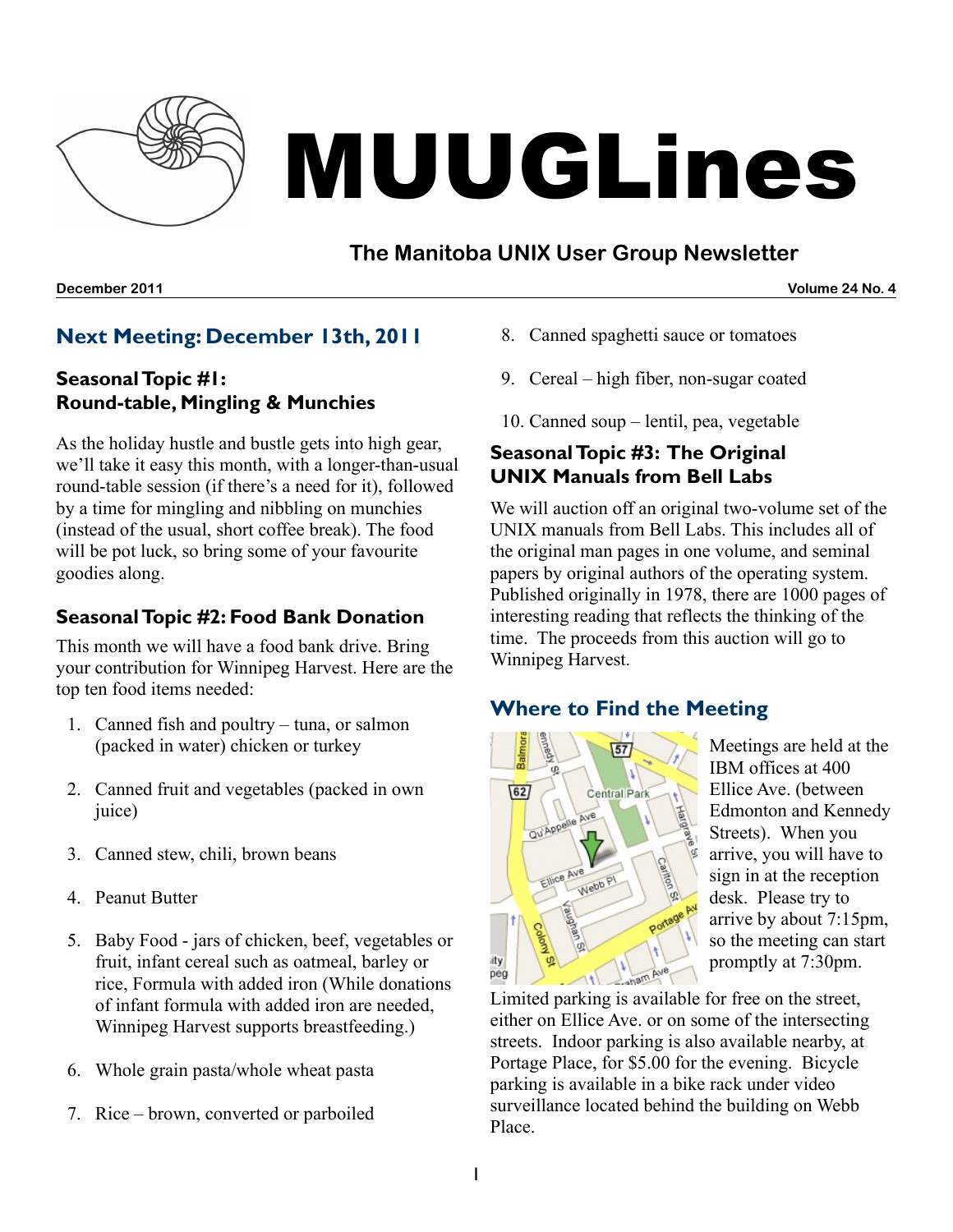#### **MeetYour New Board**

The MUUG Board for the 2011-2012 year was elected by acclamation at the November general meeting, and consists of the following members:

- 1. Sean Cody
- 2. Trevor Cordes
- 3. Gilbert Detillieux
- 4. Michael Doob
- 5. Robert Keizer
- 6. Katherine Scrupa
- 7. Doug Shewfelt
- 8. Adam Thompson
- 9. Brad Vokey

A big "thank you" to all the nominees who let their names stand for election.

The new board held their first meeting on November 24<sup>th</sup>, and elected the following executive officers for the current year:

| <b>President</b> | Katherine Scrupa   |
|------------------|--------------------|
| Vice-president   | <b>Brad Vokey</b>  |
| <b>Secretary</b> | Gilbert Detillieux |
| <b>Treasurer</b> | Doug Shewfelt      |

Adam Thompson assumes the role of Past President. The board also appointed a banking committee made up of Doug Shewfelt, Gilbert Detillieux and Kevin McGregor.

The board looks forward to serving you over the next year. If you have any questions or requests, feel free to contact them at <**[board@muug.mb.ca](mailto:board@muug.mb.ca)**>.

# **What MovesYa, Baby!**

Your board has been coming up with a great variety of presentation topics for years. Have we missed something that you'd like to know more about? Just let any board member know, and we'll put it in the queue. You can also contact us at <**[board@muug.mb.ca](mailto:board@muug.mb.ca)**>.

#### **New MUUG By-laws**

There were revisions to the MUUG by-laws enacted at the last meeting. The up-to-date revised version is available at

**[http://www.muug.mb.ca/pub/bylaws/bylaws](http://www.muug.mb.ca/pub/bylaws/bylaws-nov2011.pdf)[nov2011.pdf](http://www.muug.mb.ca/pub/bylaws/bylaws-nov2011.pdf)**

# **BBC Micro at 30Years: As the Beeb Tells It**



The system was built by Acorn Computers as part of the BBC's Computer Literacy Project.

It ran a new programming language, BBC Basic (beginners all-purpose symbolic instruction code), and helped bring computing into people's homes and schools.

However, trying to establish an "official" launch date is trickier than it sounds.

Although the computers were demonstrated at trade exhibitions and reviewed in the press in 1981, a production snag pushed back deliveries.

A circuit, which controlled the "high definition" screen display, was found to have a higher than acceptable failure rate.

A redesign was ordered and as a result only a few hundred computers out of a planned batch of 3,000 were ready in time for the start of The Computer Programme when the first episode was broadcast in January 1982.

This initial hiccup proved far from fatal. After Acorn overhauled its production system, the Model A and the more expensive Model B went on to sell more than 1.5 million units, wildly exceeding expectations.

#### **<http://www.bbc.co.uk/news/technology-15969065>**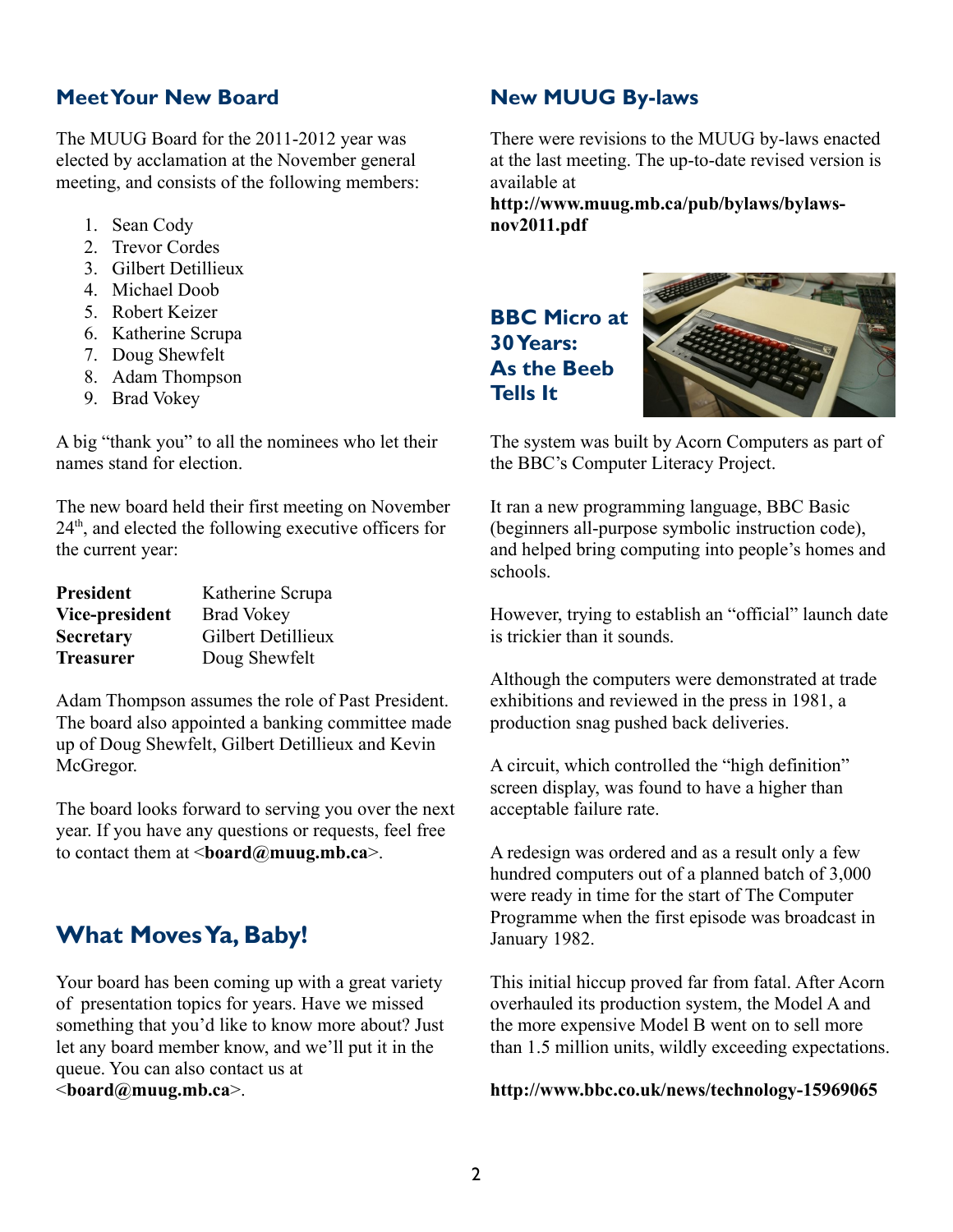### **BYTE from 20Years Ago: December 1991 (372 pages)**

#### **Epson to Build New LCD into Color Notebook**

Epson America's upcoming color notebook computer is the first to use a new screen technology developed in Japan by Seiko/Epson. Called metal-insulatormetal (MIM), the patented technology is a new twist on the active-matrix designs of other color LCDs.

Like a thin-film-transistor panel, which backs up each pixel with one or more transistors for rapid switching and sustained power levels, Epson's new MIM panel has a miniature diode behind every pixel. MIM uses only two or three photo masks, and the metal layers used to etch diodes can be sputtered onto the LCD glass. The color panel measures 9 inches diagonally ane will support 256 colors from a palette of 4096.

Although the 7.9-pound color notebook Epson showed at Comdex was a prototype, the final version is expected to use a 25-MHz 386SL, include 4 MB of RAM, and sell for roughly \$8000.

Epson wouldn't say how much the display alone might cost. For now, Epson is the only company with MIM technology, but it may license the patents to others.

---Andy Reinhardt

# **Dennis Ritchie: A Great UNIX Pioneer Passes On**

On October 12, 2011 the world found itself without Dennis Ritchie, one of the great pioneers of the UNIX environment. His lasting contributions can be appreciated from this extract from the obituary in the New York Times, where Steve Lohr wrote:

In the late 1960s and early '70s, working at Bell Labs, Mr. Ritchie made a pair of lasting contributions to computer science. He was the principal designer of the C programming language and co-developer of the Unix operating system, working closely with Ken Thompson, his longtime Bell Labs collaborator.

"The tools that Dennis built — and their direct descendants — run pretty much everything today," said Brian Kernighan, a computer scientist at Princeton University who worked with Mr. Ritchie at Bell Labs.

Those tools were more than inventive bundles of computer code. The C language and Unix reflected a point of view, a different philosophy of computing than what had come before. In the late '60s and early '70s, minicomputers were moving into companies and universities smaller and at a fraction of the price of hulking mainframes.

Minicomputers represented a step in the democratization of computing, and Unix and C were designed to open up computing to more people



and collaborative working styles. Mr. Ritchie, Mr. Thompson and their Bell Labs colleagues were making not merely software but, as Mr. Ritchie once put it, "a system around which fellowship can form."

C was designed for systems programmers who wanted to get the fastest performance from operating systems, compilers and other programs. "C is not a big language — it's clean, simple, elegant," Mr. Kernighan said. "It lets you get close to the machine, without getting tied up in the machine."

#### **BYTE from 25Years Ago: December 1986 (440 pages)**

#### **PerpendicularTechnique Puts 100 Megabytes on 5 ¼-inch Disc**

Maxell had developed a disk it says can handle 100megabytes of storage using a perpendicular recording technique. The new disk provides a more magnetic surface than conventional media by standing the magnetic particles so they're perpendicular to the substrate plane instead of putting then flat on the surface. The disks have a recording density of 100 kilobits per inch, the company said.